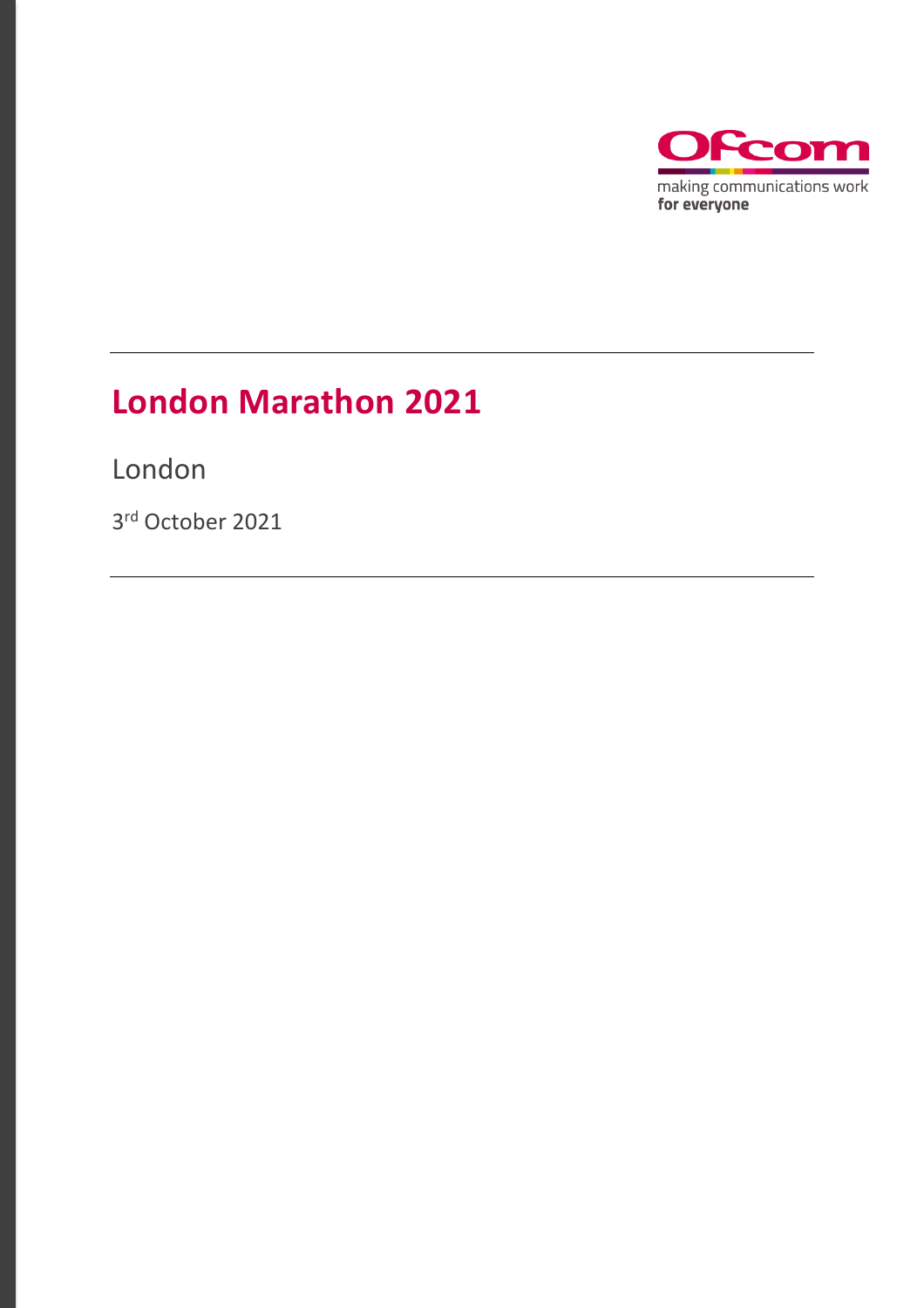### Introduction

The London Marathon continues to be of major national and global interest and the premier Marathon race in the UK, and just as in 2020, the event will be held in October this year due to the effects of COVID-19 and lockdown.

Due to the requirement for extensive coordination of wireless microphones, talkback, Camera's and audio links in and around central London, it is classified as a Major Event.

Our extensive knowledge of the layout and stages of the event supports the successful delivery of the frequency plan.

Gregory Smith will be the PMSE Spectrum Planner coordinating this event.



Greg (Frequency Coordinator)

Our office contact details are

+44 (0) 207 981 3803 or emai[l pmse@Ofcom.org.uk](mailto:pmse@arqiva.com)

During the event, Greg can be contacted on

+44 (0)7773 213 839 or email gregory.smith@ofcom.org.uk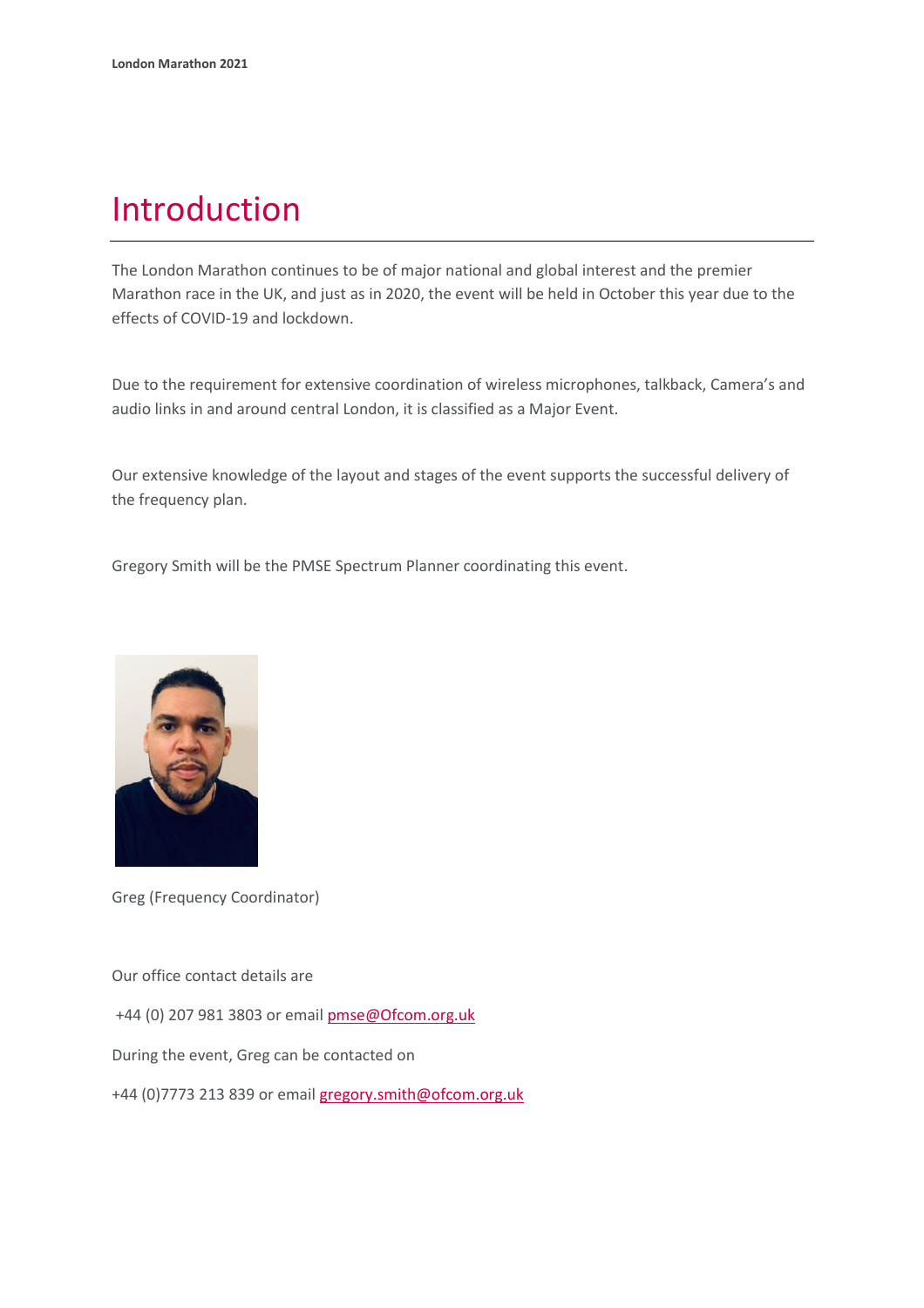## **Contents**

#### **Section**

| 1. Application Process        | 1        |
|-------------------------------|----------|
| 2. Coordination and Licensing | 3        |
| 3. Event Time                 | $\Delta$ |
| 4. Useful Contacts            | 5        |
|                               |          |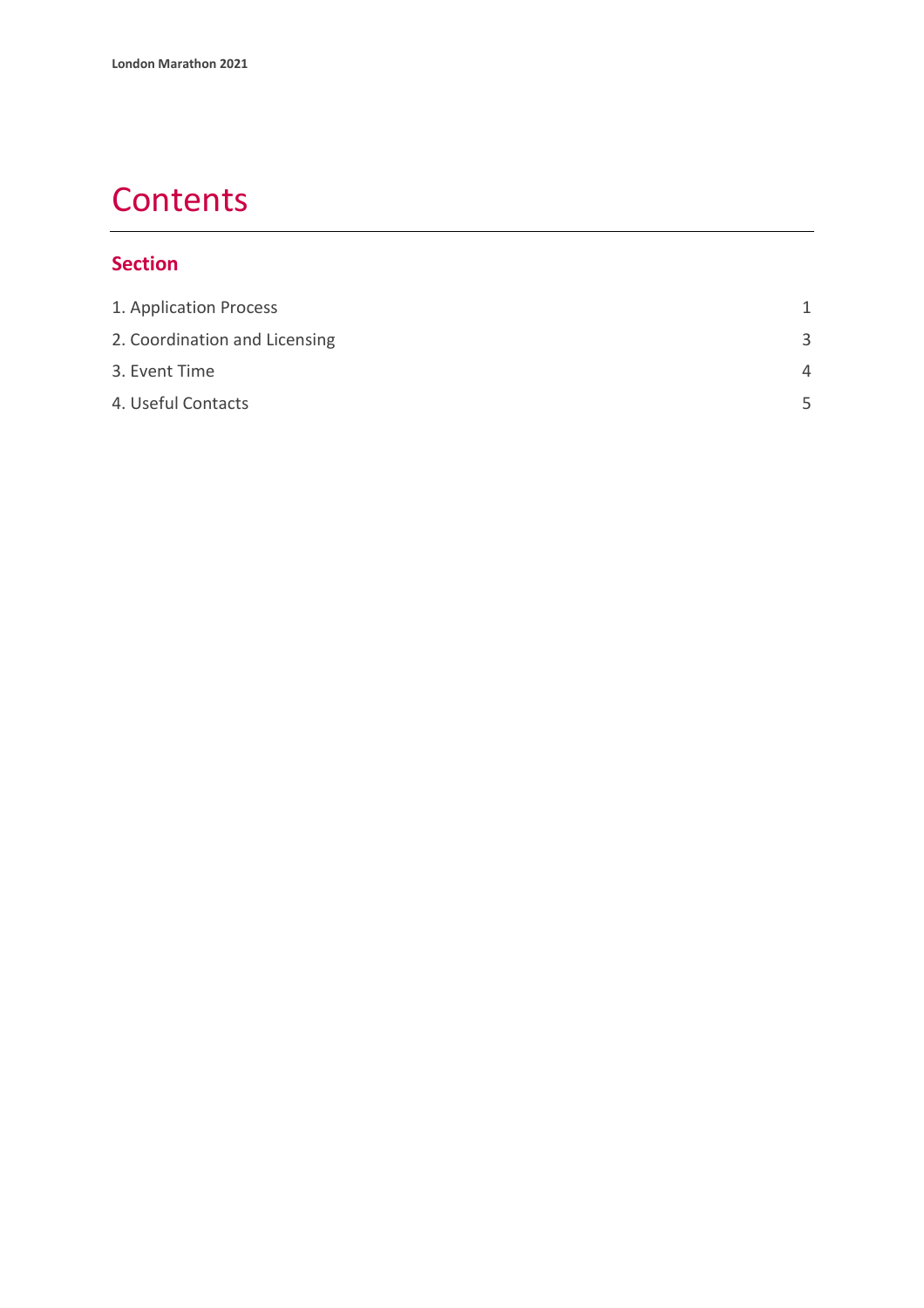## <span id="page-3-0"></span>1. Application Process

#### **Submit your completed application form to Ofcom PMSE by 3rd September 2021**



**We aim to issue licences (where applications have been received within the stated time periods) on or before the 19th September 2021**



#### **Payment MUST be received before the start of the event, otherwise you will not be licensed to use frequencies.**

We accept Debit/Credit Cards and Bank Transfers or can take payment from existing carnets. *Please note that Ofcom PMSE are unable to accept payments made by AMEX.*

As the London Marathon is designated a Major Event, applications for frequencies will not be subject to Ofcom PMSE's usual three day turnaround rule. All frequency applications will be collated and worked on at the same time in order to achieve the best frequency allocation plan.

Applications can be processed online using the Event Application system or send an email containing the required application form to PMSE@ofcom.org.uk.

Application forms can be downloaded from our website [https://www.ofcom.org.uk/manage-your](https://www.ofcom.org.uk/manage-your-licence/radiocommunication-licences/pmse/apply-for-a-pmse-licence)[licence/radiocommunication-licences/pmse/apply-for-a-pmse-licence.](https://www.ofcom.org.uk/manage-your-licence/radiocommunication-licences/pmse/apply-for-a-pmse-licence) The cut off point for these applications will be  $3<sup>rd</sup>$  September 2021</u>. It is advisable to get them in as soon as possible as applications received after this date may not be accommodated as required.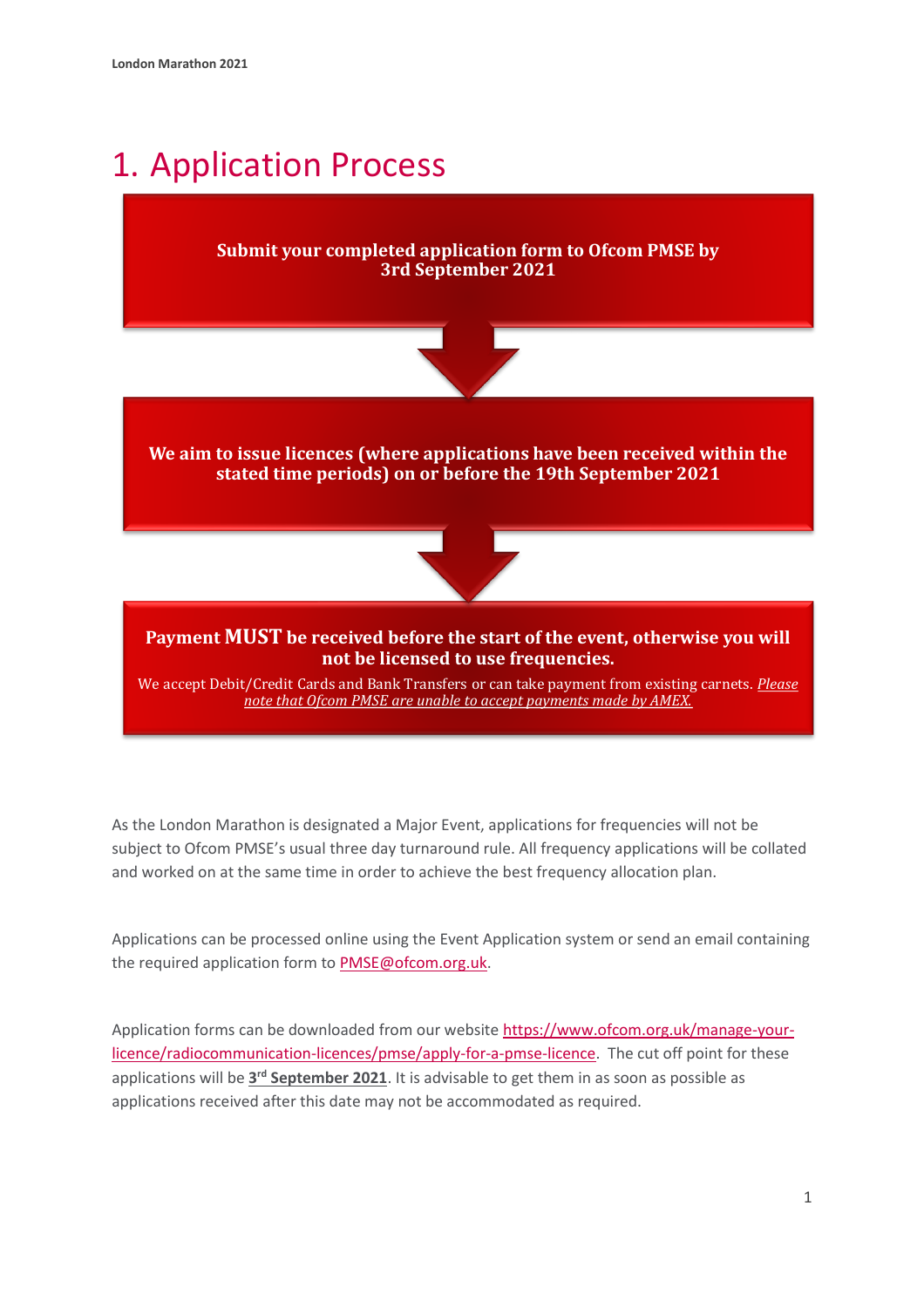The key information that we require when you apply is:

- The number of wireless microphones, IEMs and radio talkback systems you require
- The frequency range that your equipment will tune across and the tuning steps
- The dates and times that frequencies are needed
- Where your frequencies will be located
- The name of the team you are representing (if none please state)

The use of wireless microphones and IEMs is restricted throughout the UK due to Digital TV carrier signals. The list of available TV channels for these venues can be found on the UHF Mic Planner via the Login page. The availability of these frequencies will be limited due to other licensed users nearby and the digital footprint. You may want to consult this tool before applying.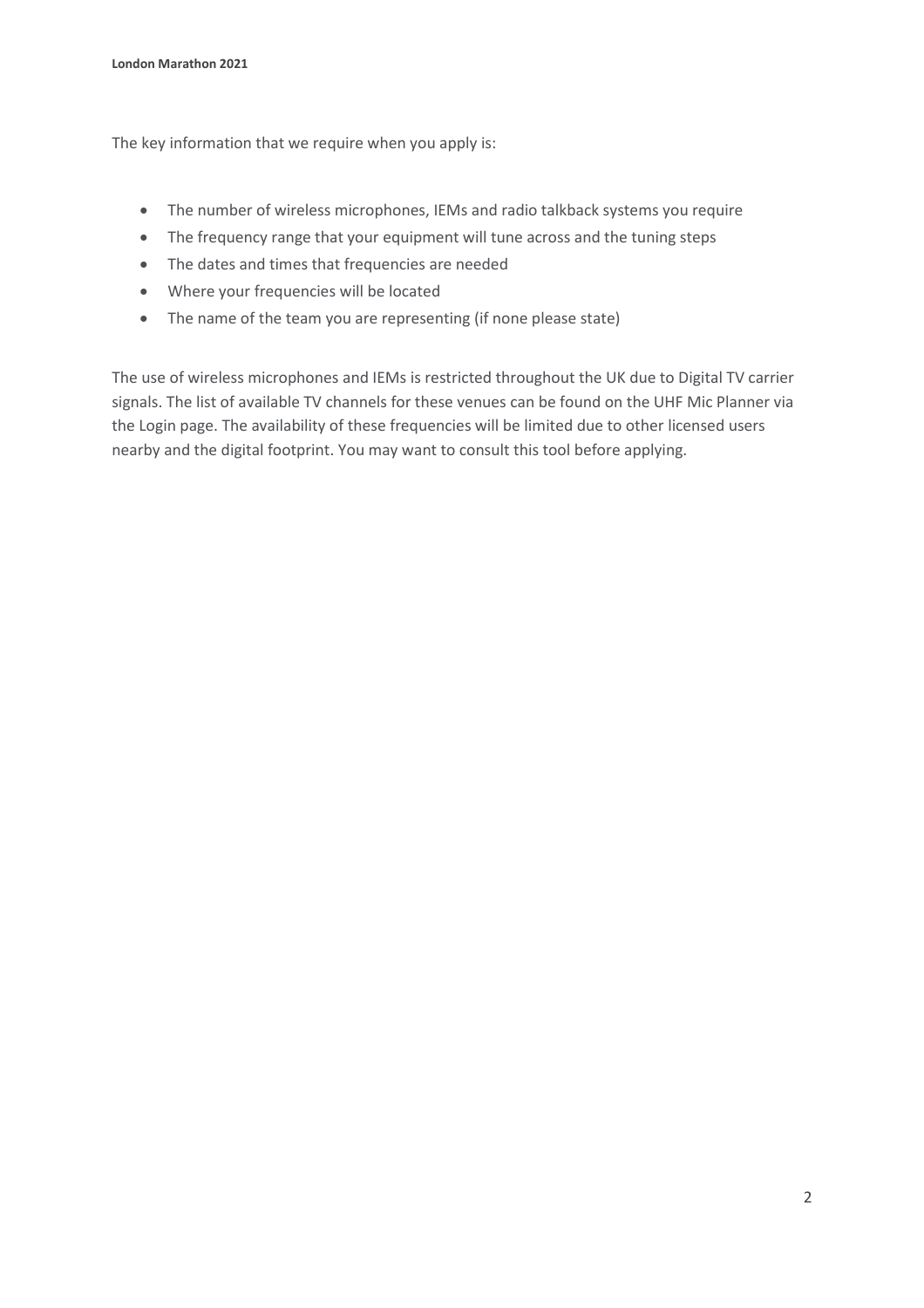# <span id="page-5-0"></span>2. Coordination and Licensing

### **General Information**

Upon receipt of your application you will be contacted to confirm that we are in receipt of it.

Any co-ordination issues or changes which may be required will be addressed directly with the applicant.

The route of the race has many different areas and sites that receive antennas can be placed, knowing the exact location of your equipment is vital to the co-ordination in this RF heavy event.

It is imperative that we receive payment before your licence is scheduled to start so we can issue your frequencies and send out your Licence documents. We aim to issue licences which have been paid in full on or before **19 th September 2021.**

### **Payment and Licence Documents**

It is imperative that we receive payment before your licence is scheduled to start so we can issue your licence documents. To help with this we accept Debit/Credit Cards and Bank Transfers or can take payment from existing carnets. When paying by debit/credit card you will receive a secure payment link to your email address. Your licensing documentation will be dispatched upon receipt of payment. *Please note that Ofcom PMSE are unable to accept payments made by AMEX.*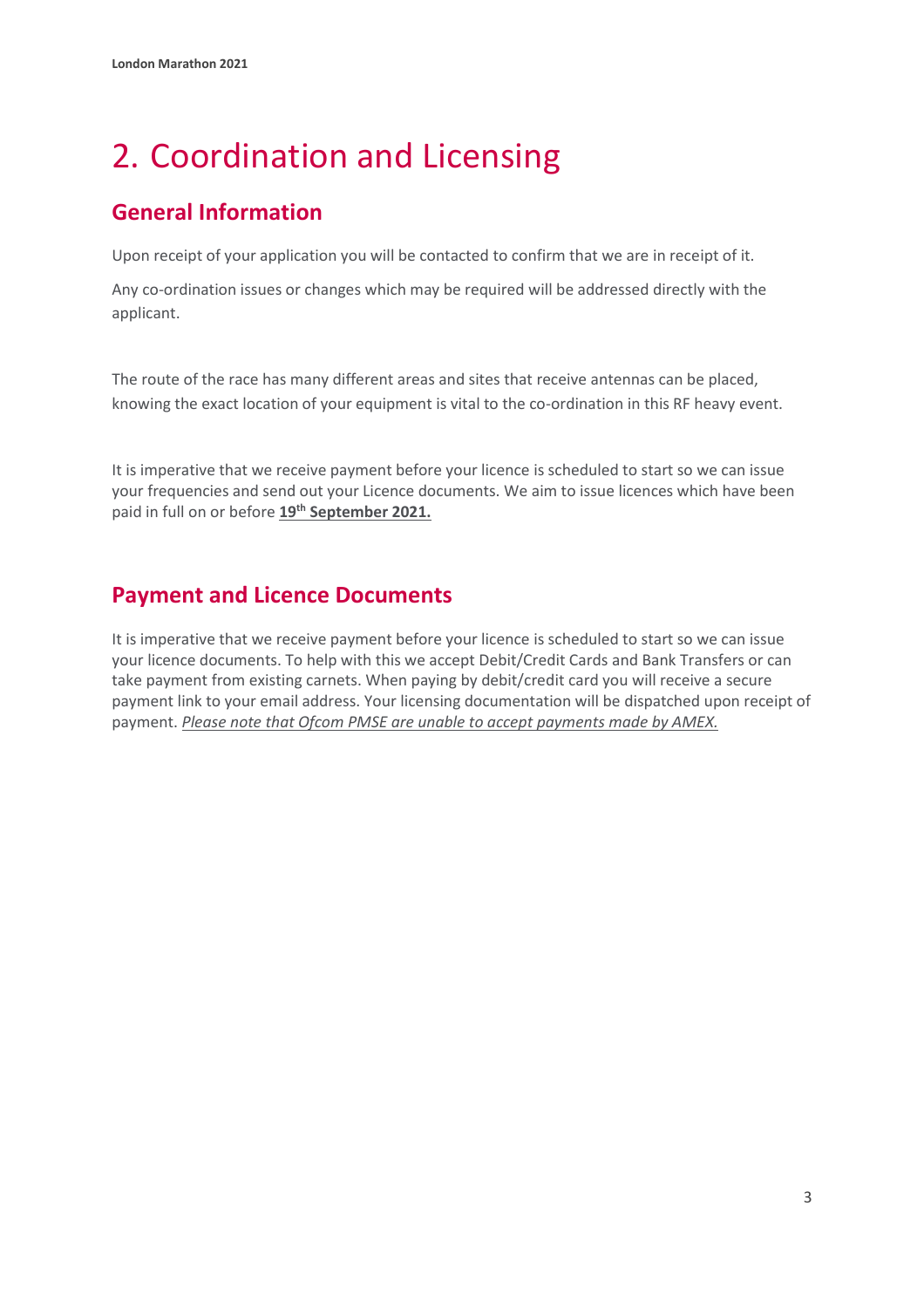# <span id="page-6-0"></span>3. Event Time

Operation of the frequencies during the event may be subject to strict licensing times. These times must be adhered to. It is your responsibility to ensure that these rules are followed. If there are concerns about licensing times please do contact the Event Coordinator.

If, when on-site, interference is experienced on your frequencies please contact the Event Coordinator or the Out Hours PMSE Spectrum Coordinator right away. The Co-ordinator will investigate possible sources of interference and offer you suitable alternatives within the constraints of your equipment should this be appropriate.